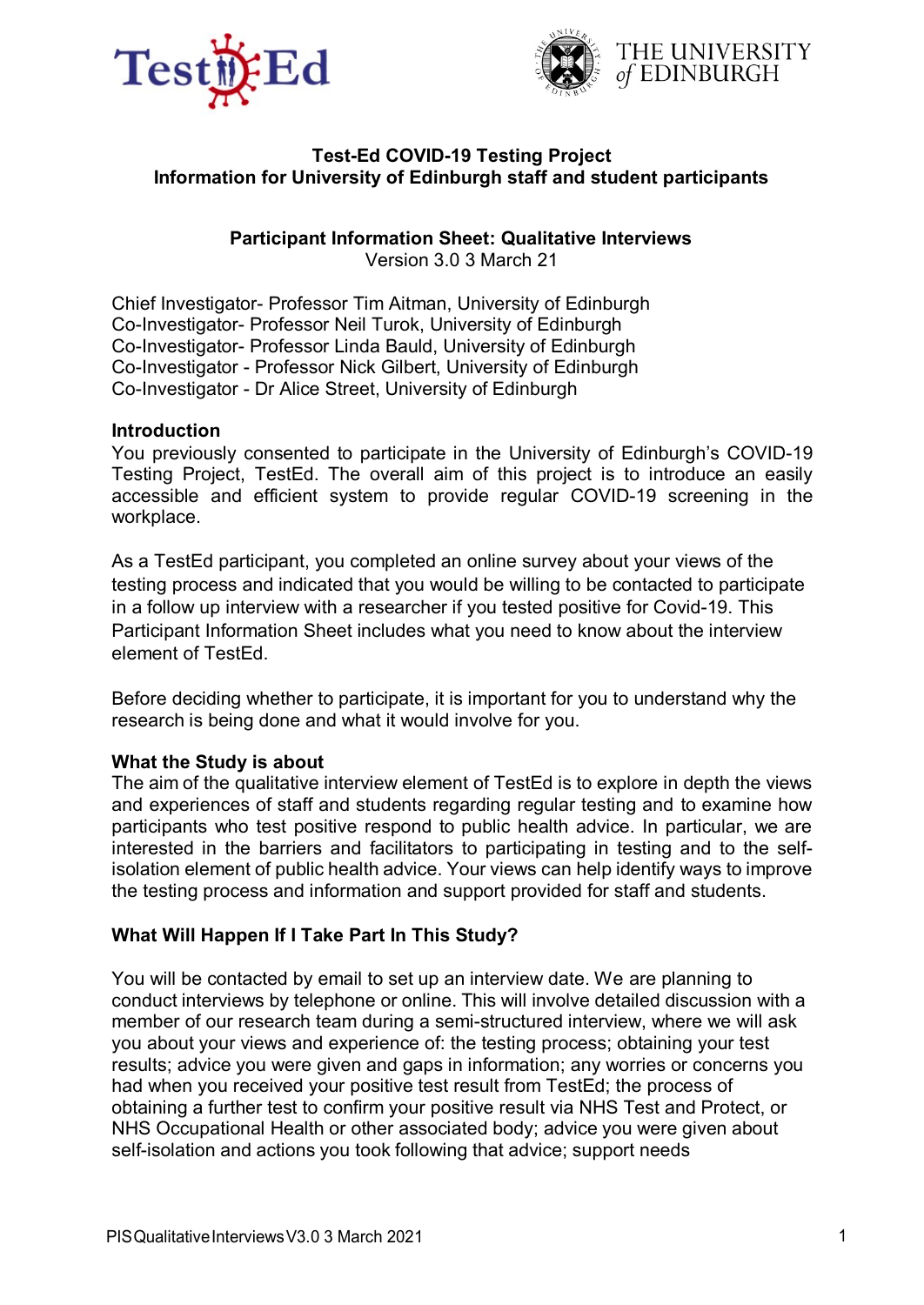



and any support provided; other aspects of public health guidance; and whether and to what extent you trusted the testing process and the results.

At the beginning of the interview, we will run through the participant information again and ask you to confirm your consent to participate in the study. We will also ask for your permission to audio record the interview. This is for transcription purposes only. The interview will be structured but informal, and you will be encouraged to talk freely about anything you feel is relevant to the questions. There are no right or wrong answers and all your views will be respected. Anything you tell us in this interview will be confidential and not in any way identifiable to you.

The interview will take approximately 30-40 minutes, and will take place on a date and time of your choosing. If you need to leave and end the interview at any time, please feel free to notify the interviewer and we can arrange to continue with the interview at another time if you wish.

Please take time to read this information carefully. If anything isn't clear, or if you'd like further details, you can email us at  $TestEd@ed.ac.uk$ . You can withdraw at any time without giving a reason.

### **Who Is Eligible To Participate In This Study?**

Anyone who has taken part in TestEd, completed the voluntary online survey of participants and who has received a positive for Covid-19 via the TestEd project.

### **How can I participate in an interview under Covid-19 restrictions?**

Participating in this study will not require you to leave your home or meet anybody in person.

Owing to the ongoing COVID-19 pandemic and in accordance with the government's containment measures, we will be conducting recruitment and interviews for this study remotely. This can be done by telephone or using a secure online teleconferencing platform, such as Microsoft Teams, according to your preference. We will contact you by your preferred method to arrange a call at a time of your convenience, send confirmation of your appointment time and, if applicable, a secure link to an online teleconference call with our interviewer. At the date and time indicated in your appointment confirmation message, you will need to log into the call by following the link, or, if you opt to be interviewed by telephone, you will receive a phone call by our interviewer. If you need to cancel or reschedule your interview for any reason, please let us know as soon as possible by replying to the email to arrange a new time.

Your physical and online safety as a study participant is paramount. Weare aware of concerns about fraudulent schemes using the COVID-19 pandemic as an opportunity to target vulnerable people online or by telephone. We will never ask you to provide any sensitive information over the telephone or by email, and under absolutely no circumstances will ask you to divulge private or financial details.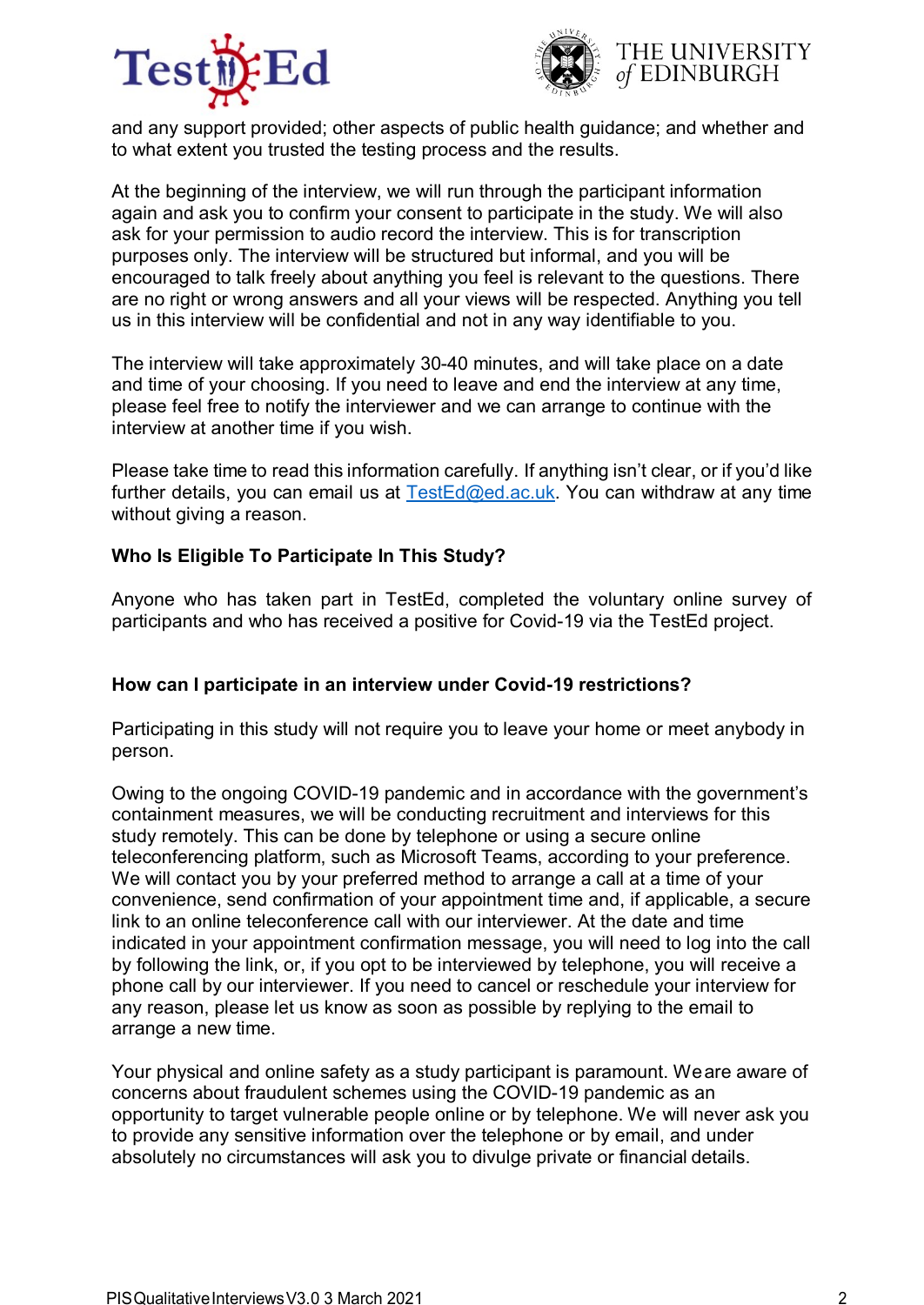



## **How Will My Privacy Be Protected?**

Your data will be processed in accordance with Data Protection Law. All information collected about you will be kept strictly confidential. Your data will be referred to by a unique participant number rather than by name. Your data will only be viewed by the research team, but may be shared with research regulators on request for regulation purposes. This will not include any identifiable information about you.

The audio recording of your interview will be transcribed by an independent transcribing company who has signed a privacy agreement with the study investigators. The audio recording from your interview may contain identifiable information, but the audio file name and transcription of the recording will not have your name attached to them. Your name and details will not be recorded in the notes written during the interview, in the transcription of the audio recording, or in reports from the study and your identity will remain private and confidential in all outputs. Reports about this study may quote some of the words you use in the interview, however you will not be identifiable from this information.

### **Are There Any Benefits or Disadvantages In Taking Part?**

There are no direct benefits but we hope that the information gained from the interviews will improve our understanding of how university testing for COVID-19 can be implemented, how staff and student experience of testing can be improved, and our understanding of how people think about and experience public health advice including advice on self-isolation following a positive test result.

We do not expect that you will experience any harm by taking part in this research. Some of the questions asked in the interview may be sensitive and you may feel uncomfortable discussing them. You can pause or end the interview at any time if you feel uncomfortable. The interviewer will entirely respect your wishes and will not pressure you into continuing the interview or answering any questions you do not wish. The interview will also take around 30-40 minutes of your time but it will be scheduled for a time that suits you.

### **Can I Request That I Be Withdrawn From The Study At Any Point?**

Yes, you can withdraw from the study at any time and do not have to give a reason for doing so. If you decide to do this after the interview has been completed, please inform the study team via  $TestEd@ed.ac.uk$ . Once you have notified us that you wish to withdraw from the study we will no longer use your interview data and your interview transcript and audio recording will be destroyed.

### **What If I Have Any Problems Or Would Like Further Information About the Study?**

If you would like more information about the study you can request this by emailing the dedicated TestEd mailbox. [TestEd@ed.ac.uk](mailto:TestEd@ed.ac.uk)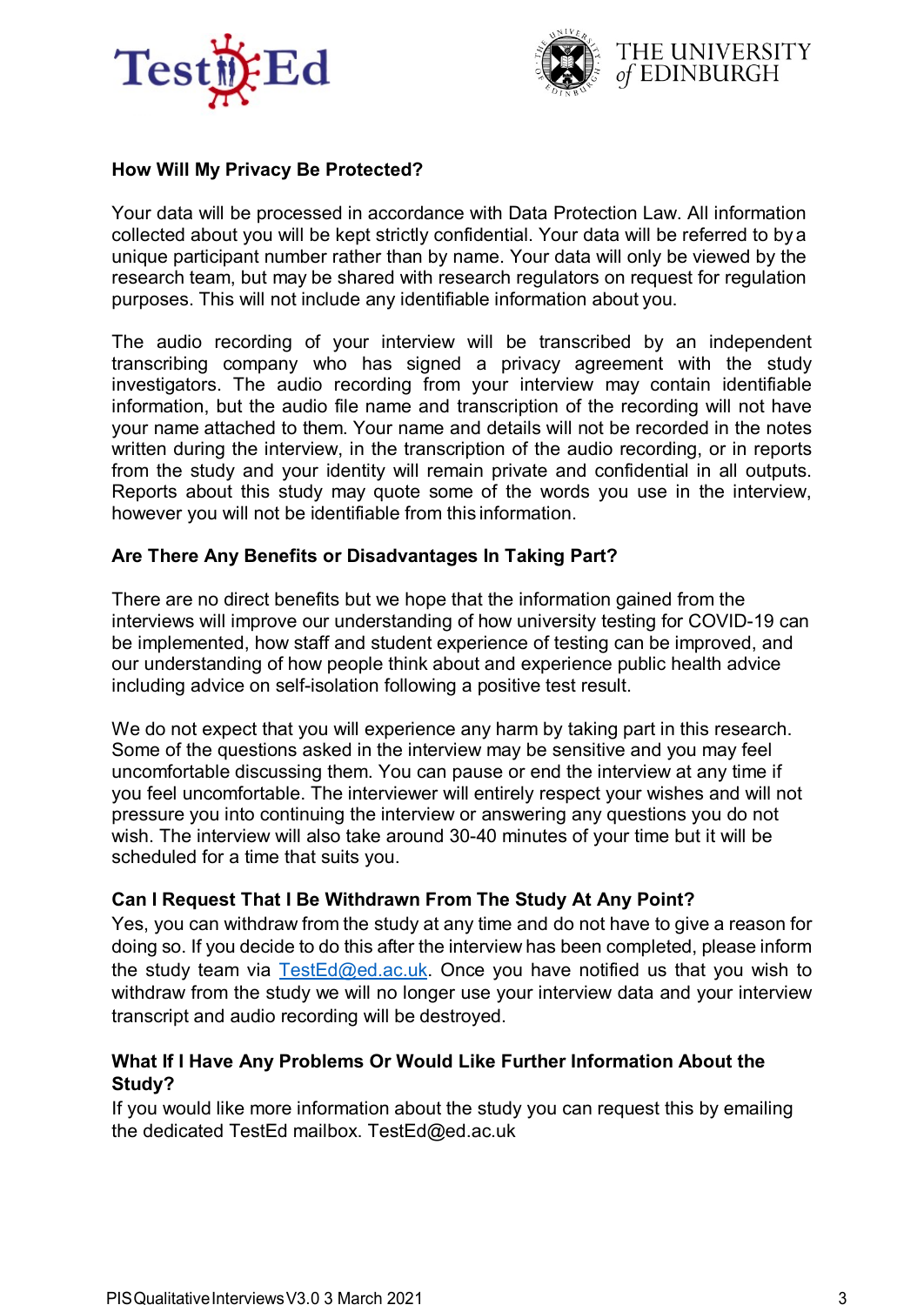



If you would like to discuss this study with someone independent of the study team please contact (Professor Margaret Frame, Director of MRC Institute of Genetics and Molecular Medicine, email address M.Frame@ed.ac.)

## **Thank you for taking time to read this participant informationsheet**

## **General Data Protection Regulation (GDPR) Participant Information**

All information collected in this study will be kept on a secure online server in accordance with the EU General Data Protection Regulation (GDPR), along with the UK Data Protection Act All electronic data will be stored on a password-protected computer file. Your consent information will be kept separately from your survey responses in order to minimise risk.

#### **Message to participants from the TestEd team on behalf of the University:**

We will use information from you in order to develop and to implement TestEd and will act as the data controller for this study. This means that we are responsible for looking after your information and using it properly. Anonymised data which will be used for research purposes will be stored for a minimum of 5 years after the study has ended. Identifiable audio recordings will also be kept securely for this period of time.

As a publicly-funded organisation, we have to ensure that it is in the public interest when we use personally-identifiable information from people who have agreed to take part in research. This means that when you agree to take part in a research study, we will only use your data in the ways needed to conduct and analyse the research study.

This document explains how we will use any data that you share with us. We are legally required to tell you how we will use this information and to give you the opportunity to tell us not to use your information in that way.

#### **Providing personal data by registering as a participant, by providing regular saliva samples, by completing questionnaires or verbally, in followup interviews.**

To participate in the follow up interview element of TestEd you will be asked to carefully read the study information sheet before providing your consent to participate.

The study investigators will keep your name and contact details, as well as the other information you provide, strictly confidential and will not pass this information on to third parties. We will use this information only as needed, to contact you about your test results, to make sure that information relevant to the study is properly recorded, and to ensure the quality of the study.

### **What happens to my data?**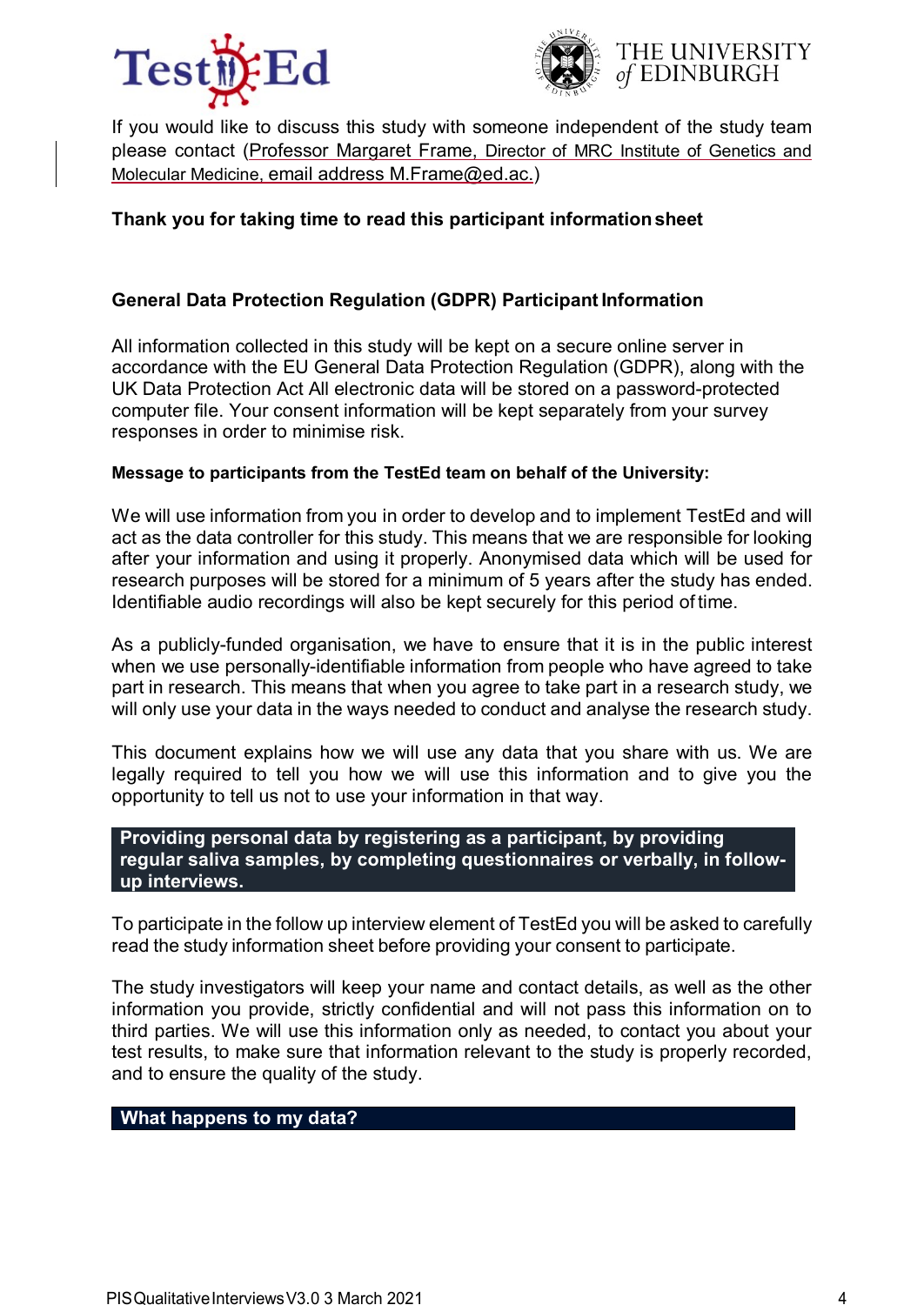





Your interview can be conducted over the telephone or using a secure online teleconferencing platform, such as Microsoft Teams, according to your preference. In both instances, an audio recording of the interview will be taken using an encrypted digital recorder. The audio file will be saved on our secure online server and deleted from any recording devices as soon as possible. Your name will not be attached to the audio file.

1. Transcription

The file will be transferred to First Secretarial, a transcribing company, who has signed a data agreement with the study investigators in order to produce a transcript of your interview. The transcript of your interview will be saved on our online server and will contain no identifying information about you.

2. Analysis

Your anonymised interview data, in the form of a transcript, will be imported into qualitative data analysis software where it will be combined with others for analysis by the same research team. The audio file and transcript from your interview will be retained on our server for a minimum of 5 years after the end of the study.

3. Publication

The anonymised results of TestEd will be analysed for research purposes and may be quoted in the reports and academic publications we write. Your name will never be used in any of these reports or publications and they will not include any personal identifiable information about you. When we publish our findings, we will upload all of the anonymised data and transcripts to an online repository. When using research repositories, researchers are often required to upload their supporting or underlying data. The repositories have technical controls in place to ensure that only authorised individuals can access the information.

Certain individuals from the University of Edinburgh and regulatory organisations may examine our research records to check the accuracy of the research study. They will only be able to access pseudonymised and unlinked information.

### **Contact for furtherinformation**

You can find out more about how we use your information and our legal basis for doing so in our Privacy Notice at [https://www.ed.ac.uk/data-protection/privacy-notice](https://www.ed.ac.uk/data-protection/privacy-notice-research)[research](https://www.ed.ac.uk/data-protection/privacy-notice-research)

For further information on the use of personal data by the University of Edinburgh, please go to website: [https://www.ed.ac.uk/records-management/privacy-notice](https://www.ed.ac.uk/records-management/privacy-notice-research)[research](https://www.ed.ac.uk/records-management/privacy-notice-research)

If you wish to raise a complaint on how we have handled your personal data, you can contact our Data Protection Officer who will investigate the matter. If you are not